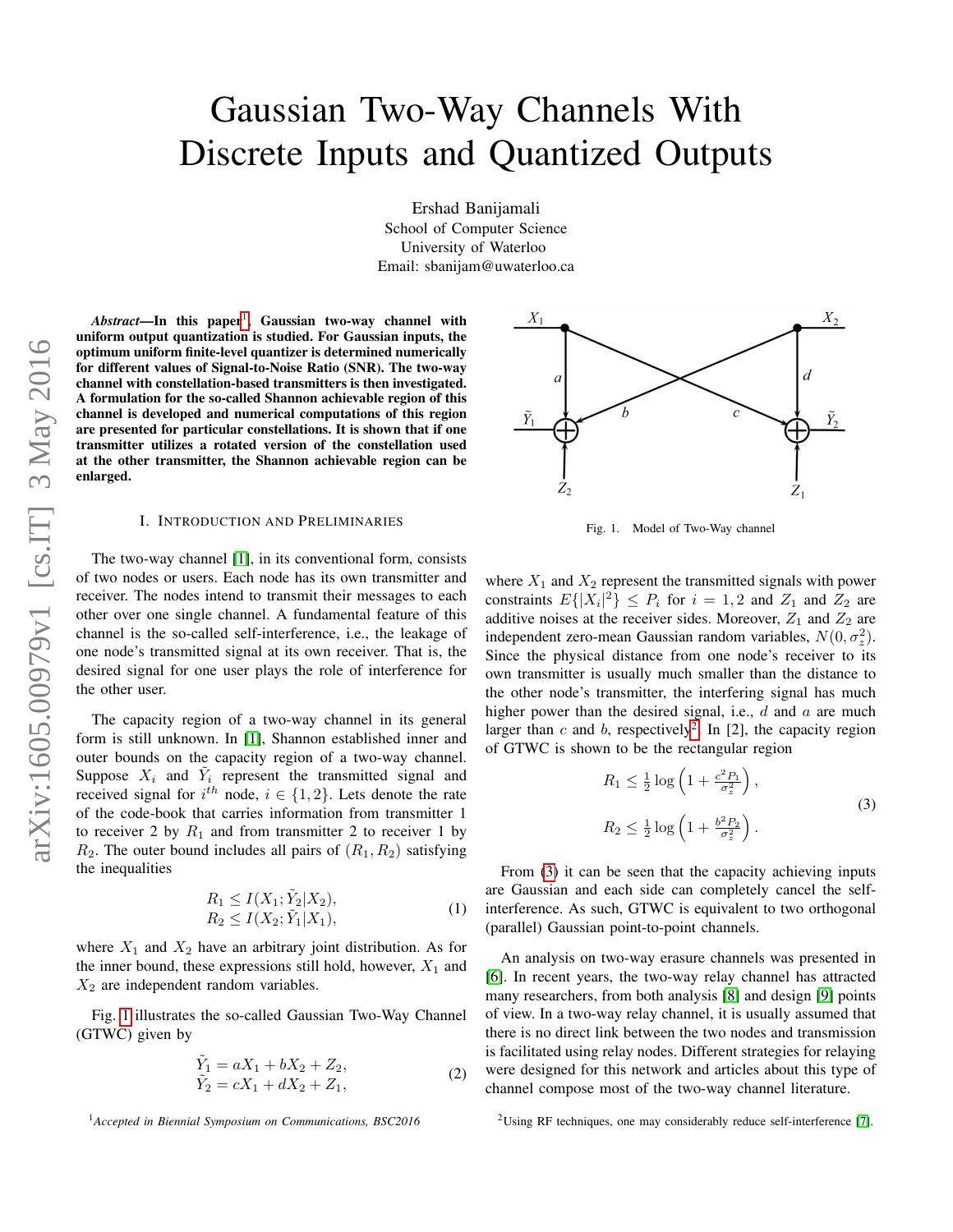However, in this paper, we try to address some problems that may arise for conventional two-way channels, Fig. [1,](#page-0-1) in real world. One such problem comes from quantizing the received signals for further processing. This may make the capacity region in [\(3\)](#page-0-3) invalid.

Quantization is an inevitable part of modern communication systems. Most of signal processing operations at the receiver side are performed after the analog-to-digital conversion stage. Consider the GTWC with output quantization in Fig [2.](#page-1-0)



<span id="page-1-0"></span>Fig. 2. GTWC with a saturating quantizer at the output

The system model is given by

$$
Y_1 = Q(\tilde{Y}_1) = Q(aX_1 + bX_2 + Z_2),
$$
  
\n
$$
Y_2 = Q(\tilde{Y}_2) = Q(cX_1 + dX_2 + Z_1),
$$
\n(4)

where  $Y_1$  and  $Y_2$  are the quantized outputs and  $Q(\cdot)$  is quantization function. Since quantization is a nonlinear operation, users cannot cancel the effect of self-interference anymore. Therefore, in contrast to GTWC, Gaussian inputs are not necessarily optimal.

We utilize identical quantizers with a finite number of quantization levels at both ends. The grain size of the quantizers is denoted by  $q$ . The output of the quantizer can take any of the M real numbers in the set  $\mathcal{Y} = \{l_1, l_2, ..., l_M\}$ . In fact,  $Q(y) = l_i$  whenever  $y \in \mathcal{R}_i = [b_{i-1}, b_i]$  where

$$
b_0 = -\infty
$$
  
\n
$$
b_M = +\infty
$$
  
\n
$$
b_i = \left(i - \frac{M}{2}\right)q, \quad i \in \{1, 2, ..., M - 1\}.
$$
 (5)

We take  $\frac{P}{\sigma_z^2}$  as the measure of SNR. In [\[3\]](#page-4-5), [\[4\]](#page-4-6), it is shown that in a point-to-point Gaussian channel with quantized output, the capacity achieving input distribution is discrete with a finite number of mass points. In the setup of a GTWC with quantized outputs, our results confirm the supremacy of discrete inputs over Gaussian inputs at least in the low SNR regime. As such, the majority of the paper is devoted to constellation-based transmitters.

In [\[3\]](#page-4-5), it is proposed that the loss in mutual information between the input and output of a point-to-point channel due to low-precision quantization is tolerable and even for high

values of SNR (20 dB), 3-bit quantizers do not decrease the performance more than 15% compared to infinite precision quantization. Motivated by this observation, we rely on 8-level (3-bit) quantizers in our simulations unless otherwise stated.

The rest of this paper is organized as following. In section II, performance of Gaussian inputs is shortly studied and optimum grain size of quantizer is computed numerically for some SNRs. In section III, for 1-dimensional and 2 dimensional scenarios, the expression for achievable rate region with constellation-based inputs is derived. In section IV, we consider a  $\theta$  degrees rotation in constellation of one of the users, and investigate its results on rate region.

# II. GAUSSIAN INPUTS

<span id="page-1-2"></span>Although Gaussian inputs are not necessarily optimal for our problem, it is still of interest to evaluate their performance in this model. For the sake of simplicity, we assume that all channel gains are identical and equal to one. Moreover, we set  $P_1 = P_2 = P$ . Due to symmetry, we focus on computing  $R_1$ . According to [\(1\)](#page-0-4), we need to compute  $I(X_1; Y_2 | X_2)$ . Note that  $Y_2$  is a discrete random variable. Deriving a closed form for this conditional mutual information is unlikely. However, we can compute it numerically and find the optimum quantizer.

Fig. [3](#page-1-1) demonstrates the optimum grain size of output quantizers, which maximizes the rate, for different values of SNR.



<span id="page-1-1"></span>Fig. 3. Optimum quantizer grain size for GTWC with Gaussian inputs at different SNRs

The following observations can be made from this figure:

1- Low-precision quantizing does not affect performance considerably. For example, at  $SNR = 4.77$  dB, the best rate we can achieve is 0.89 bits/sec/hz with grain size 1.3. If we do not use a quantizer, this rate would be 1 bits/sec/hz according to [\(3\)](#page-0-3). This implies that there is about  $10\%$  loss due to 3-bit quantization in contrast to the case with no quantization.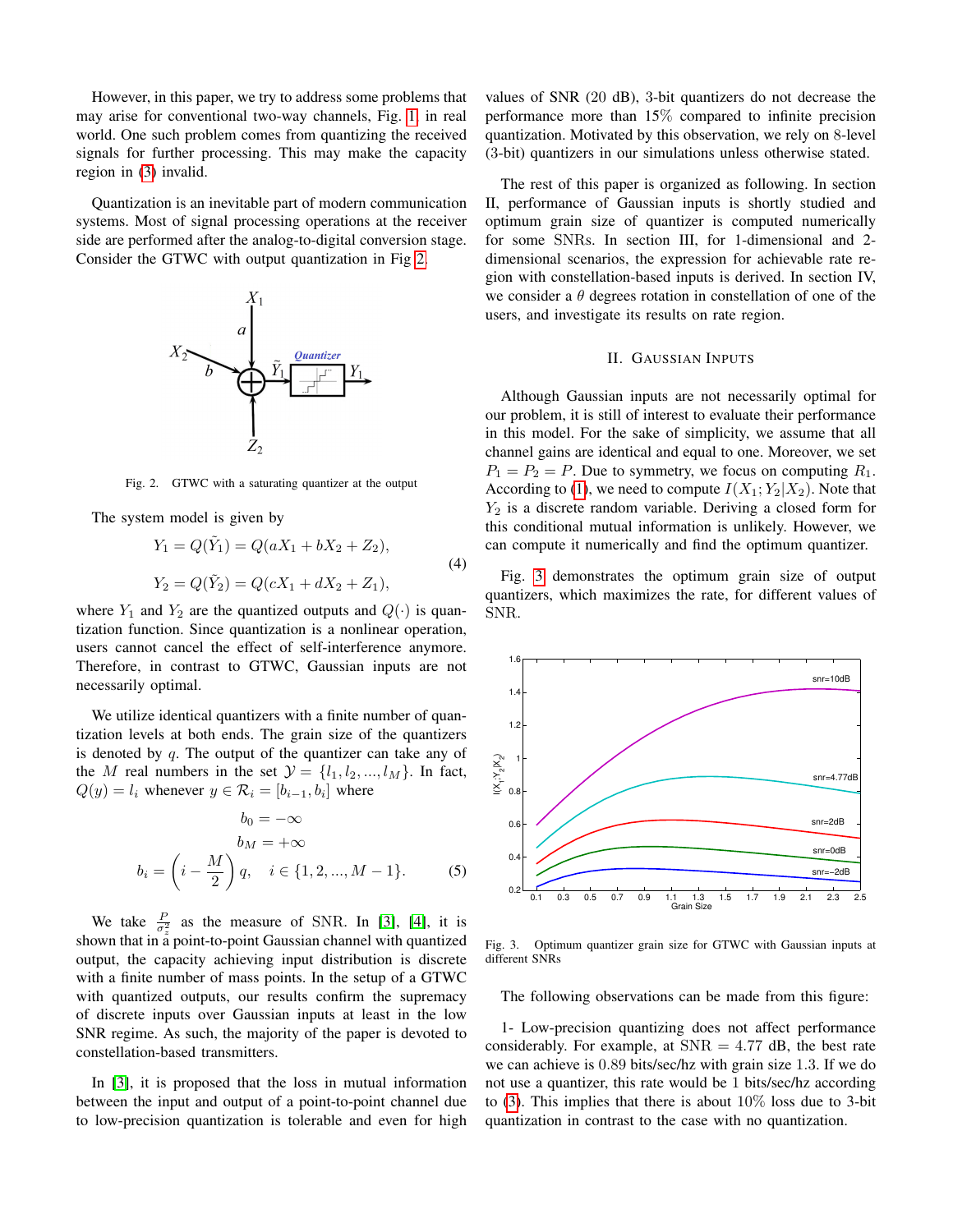$$
P(Y_2 = l_k | X_2 = x_{2,i}, X_1 = x_{1,j}) = P(\tilde{Y}_2 \in \mathcal{R}_k | X_2 = x_{2,i}, X_1 = x_{1,j}) = \int_{b_{i-1}}^{b_i} \frac{1}{\sqrt{2\pi}} e^{-\frac{(\tilde{Y}_2 - x_{2,i} - x_{1,j})^2}{2}} d\tilde{Y}_2
$$
  
=  $\phi(b_i - x_{2,i} - x_{1,j}) - \phi(b_{i-1} - x_{2,i} - x_{1,j})$  (11)

<span id="page-2-2"></span>
$$
H(Y_2 \mid X_1 = x_{1,j}, X_2 = x_{2,i}) = -\sum_{k=1}^{M} P(Y_2 = l_k \mid X_2 = x_{2,i}, X_1 = x_{1,j}) \log_2 P(Y_2 = l_k \mid X_2 = x_{2,i}, X_1 = x_{1,j}) \tag{13}
$$

2- Fixing the value of  $M$ , there is only one optimum grain size. In fact, for small grain sizes, the quantizer cannot cover the whole dynamic range of its input. On the other hand, as we increase the grain size, the resolution decreases. This results in loss of information as well. The reduction continues until we reach a point in which almost the whole signal lies in one step and the amount of  $I(X_1; Y_2 | X_2)$  converges to a certain number (e.g.,  $0.37814$  for  $SNR = 4.77$  dB).

3- As SNR increases the dynamic range of the signal at the quantizer input grows and the optimum grain size increases accordingly.

### III. CONSTELLATION-BASED INPUTS

Next, we evaluate the Shannon achievable region in a GTWC with constellation-based inputs. Simulation results in Table 1 compares the values of  $R_1$  in constellation-based GTWC with PAM signals and GTWC with Gaussian inputs. According to this Table, at least at low SNR discrete input has supremacy over Gaussian. We didn't optimize over all discrete inputs though, and just used identical 8-points PAM with different power constraint for both transmitters. For the rest of this paper, we assume that the noise power is equal to 1, i.e.,  $\sigma_z^2 = 1$  and channel gains are symmetric, i.e.,  $a = d$ and  $b = c$ .

<span id="page-2-0"></span>TABLE I PERFORMANCE OF GAUSSIAN AND DISCRETE INPUTS IN A GTWC WITH OUTPUT QUANTIZATION

| <b>SNR</b>     | Gaussian Inputs |                 | Discrete Inputs (PAM) |                 |
|----------------|-----------------|-----------------|-----------------------|-----------------|
|                | $R_1$           | Opt. Grain Size | $R_1$                 | Opt. Grain Size |
|                | 0.46432         | 0.95            | 0.46972               | 0.85            |
| $\overline{c}$ | 0.71814         | 1.2             | 0.72418               | 1.05            |
| 3              | 0.88916         | 1.4             | 0.89247               | 1.2             |
| 4              | 1.0162          | 1.55            | 1.0165                | 1.4             |
| 5              | 1.116           | 1.65            | 1.1125                | 1.5             |
| 6              | 1.1976          | 1.8             | 1.1911                | 1.7             |
|                | 1.2659          | 1.9             | 1.2564                | 1.8             |

Suppose  $X_1$  and  $X_2$  are generated uniformly over finite constellations  $\mathcal{X}_1$  and  $\mathcal{X}_2$  with cardinality  $K_1$  and  $K_2$ , respectively, i.e.,  $\mathcal{X}_1 = \{x_{1,1}, x_{1,2}, ..., x_{1,K_1}\}\$ and  $\mathcal{X}_2 =$  ${x_{2,1}, x_{2,2}, ..., x_{2,K_2}}$ . One may express  $I(X_1; Y_2|X_2)$  as

$$
I(X_1; Y_2 | X_2) = H(Y_2 | X_2) - H(Y_2 | X_1, X_2). \quad (6)
$$

For  $I(X_2; Y_1 | X_1)$  we will have exactly the same arguments as [\(6\)](#page-2-0) and just need to exchange the indices.

We study both 1-dimension and 2-dimension scenarios in the following subsections.

#### <span id="page-2-1"></span>*A. 1-Dimensional Constellations*

In this subsection, we consider a constellation with points along one axis. For such constellation,  $H(Y_2 | X_2)$  in [\(6\)](#page-2-0) has the following form:

$$
H(Y_2 \mid X_2) = \frac{1}{K_2} \sum_{i=1}^{K_2} H(Y_2 \mid X_2 = x_{2,i}) \tag{7}
$$

and

$$
H(Y_2 | X_2 = x_{2,i}) =
$$
  

$$
-\sum_{k=1}^{M} P(Y_2 = l_k | X_2 = x_{2,i}) \log_2 P(Y_2 = l_k | X_2 = x_{2,i}).
$$
  
(8)

On the other hand,

$$
P(Y_2 = l_k | X_2 = x_{2,i}) =
$$
  

$$
\frac{1}{K_1} \sum_{j=1}^{K_1} P(Y_2 = l_k | X_2 = x_{2,i}, X_1 = x_{1,j})
$$
 (9)

We need to discuss about [\(9\)](#page-2-1). Note that  $Y_2$  is a quantized version of  $\tilde{Y}_2$  and the probability density function of  $\tilde{Y}_2$  is

<span id="page-2-3"></span>
$$
f(\tilde{Y}_2 \mid X_2 = x_{2,i}, X_1 = x_{1,j}) = \frac{1}{\sqrt{2\pi}} e^{-\frac{(\tilde{Y}_2 - dx_{2,i} - cx_{1,j})^2}{2}}.
$$
\n(10)

This leads us to [\(11\)](#page-1-2) where  $\phi(\cdot)$  is the cumulative distribution function of a standard Gaussian random variable. As for  $H(Y_2 | X_1, X_2),$ 

$$
H(Y_2 \mid X_1, X_2) = \frac{1}{K_1} \frac{1}{K_2} \sum_{j=1}^{K_1} \sum_{i=1}^{K_2} H(Y_2 \mid X_1 = x_{1,j}, X_2 = x_{2,i}).
$$
\n(12)

Similarly,  $H(Y_2 | X_1 = x_{1,j}, X_2 = x_{2,i})$  can be written as [\(13\)](#page-2-2).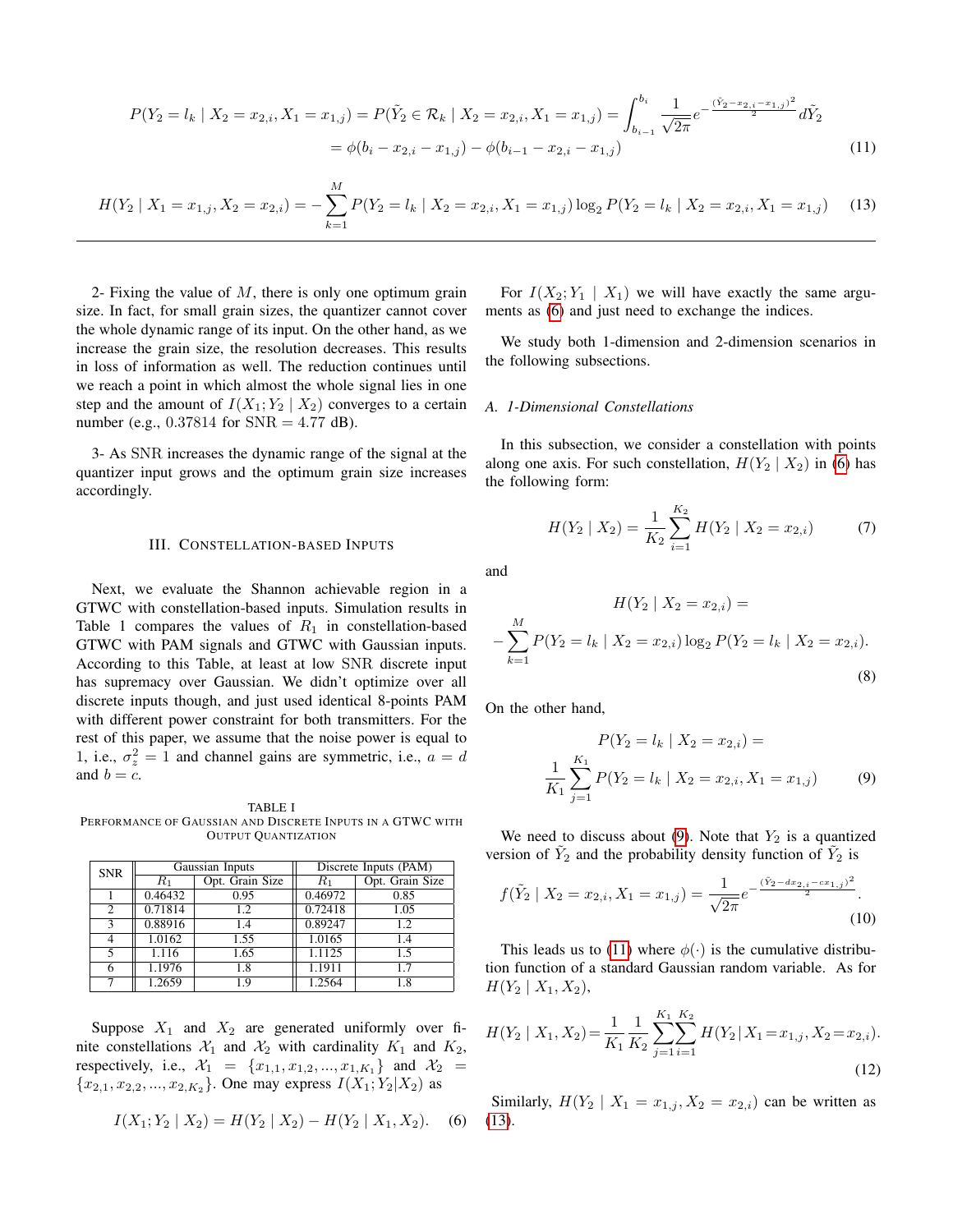$$
H(Y_2 \mid X_2 = x_{2,i}) = -\sum_{m=1}^{M} \sum_{n=1}^{N} P(Y_2 = l_{mn} \mid X_2 = x_{2,i}) \log_2 P(Y_2 = l_{mn} \mid X_2 = x_{2,i})
$$
\n(14)

$$
P(Y_2 = l_{mn} \mid X_2 = x_{2,i}) = \frac{1}{K_1} \sum_{j=1}^{K_1} P(Y_2 = l_{mn} \mid X_2 = x_{2,i}, X_1 = x_{1,j})
$$
\n(15)

$$
f(\tilde{Y}_2 \mid X_2 = x_{2,i}, X_1 = x_{1,j}) = \frac{1}{\pi} e^{-|\tilde{Y}_2 - x_{2,i} - x_{1,j}|^2}
$$
\n(16)

$$
P(Y_2 = l_{mn} \mid X_2 = x_{2,i}, X_1 = x_{1,j}) = P(\tilde{Y}_2 \in \mathcal{R}_{mn} \mid X_2 = x_{2,i}, X_1 = x_{1,j}) = \int_{b_{m-1}}^{b_m} \int_{d_{n-1}}^{d_n} \frac{1}{\pi} e^{-|\tilde{Y}_2 - x_{2,i} - x_{1,j}|^2} d\tilde{Y}_2^{(1)} d\tilde{Y}_2^{(2)}
$$

$$
= \left[ \phi(\sqrt{2}(b_m - x_{2,i}^{(1)} - x_{1,j}^{(1)})) - \phi(\sqrt{2}(b_{m-1} - x_{2,i}^{(1)} - x_{1,j}^{(1)})) \right] \left[ \phi(\sqrt{2}(d_n - x_{2,i}^{(2)} - x_{1,j}^{(2)})) - \phi(\sqrt{2}(d_{n-1} - x_{2,i}^{(2)} - x_{1,j}^{(2)})) \right] (17)
$$

<span id="page-3-1"></span>
$$
H(Y_2 \mid X_1 = x_{1,j}, X_2 = x_{2,i}) = -\sum_{m=1}^{M} \sum_{n=1}^{N} P(Y_2 = l_{mn} \mid X_2 = x_{2,i}, X_1 = x_{1,j}) \log_2 P(Y_2 = l_{mn} \mid X_2 = x_{2,i}, X_1 = x_{1,j})
$$
\n(18)

## <span id="page-3-0"></span>*B. 2-Dimensional Constellations*

Next, we consider 2-Dimensional Constellations. The ambient noise at both ends is modeled as circularly symmetric complex Gaussian noise with unit variance.

We need to perform 2-dimensional quantization at outputs. Quantization is performed independently on each dimension. Due to uniform quantization, the quantizer regions,  $\mathcal{R}_{mn}$ , will be rectangular with horizontal boundaries  $b_{m-1}$  and  $b_m$ and vertical boundaries  $d_{n-1}$  and  $d_n$ . Let us denote the quantization levels by  $l_{mn}$ . Assume that the quantizers have M horizontal and N vertical levels. If  $y_i \in \mathcal{R}_{mn}$  then  $Q(y_i) = l_{mn}$  (for  $i = 1, 2$ ). Basically, expressions for obtaining conditional mutual information in 2-dimensional case can be derived in an almost similar manner to 1-dimensional problem. However, they are slightly different. Equations [\(7\)](#page-2-1) and [\(12\)](#page-2-3) remain unchanged. However, equations [\(8\)](#page-2-1) to [\(11\)](#page-1-2) and [\(13\)](#page-2-2) change to equations [\(14\)](#page-3-0) to [\(18\)](#page-3-1) where  $T^{(1)}$  and  $T^{(2)}$  denote components of variable T,  $T = T^{(1)} + \sqrt{-1}T^{(2)}$ . Note that we need to rely on numerical computations.

In the next section, the rate region will be sketched for 4- PAM and QPSK at some SNRs.

### IV. ROTATION OF CONSTELLATION

In this section we extend the concept of Uniquely Decodable (UD) alphabet pairs proposed in [\[5\]](#page-4-7).

For given constellations  $\mathcal{X}_1$  and  $\mathcal{X}_2$ ,  $\mathcal{X}_{sum1}$  and  $\mathcal{X}_{sum2}$  are defined as follow (given  $a = d$  and  $b = c$ ):

$$
\mathcal{X}_{sum1} = \{Q(ax_1 + bx_2) \mid \forall x_1 \in \mathcal{X}_1, x_2 \in \mathcal{X}_2\}
$$
  

$$
\mathcal{X}_{sum2} = \{Q(bx_1 + ax_2) \mid \forall x_1 \in \mathcal{X}_1, x_2 \in \mathcal{X}_2\}
$$

In fact,  $\mathcal{X}_{sum1}$  and  $\mathcal{X}_{sum2}$  denote the quantized version of received constellations at each receiver. Given the mappings  $\psi_1 : \mathcal{X}_1 \times \mathcal{X}_2 \mapsto \mathcal{X}_{sum1}$  and  $\psi_2 : \mathcal{X}_1 \times \mathcal{X}_2 \mapsto \mathcal{X}_{sum2}$ , we call the pair  $(\mathcal{X}_1, \mathcal{X}_2)$  to be a UD pair if  $\psi_1$  and  $\psi_2$  are one-to-one mappings.

If the pair  $(\mathcal{X}_1, \mathcal{X}_2)$  is UD, probability of error in decoding the received signal decreases and information can be transmitted through the channel at higher rates.

A simple way to achieve such UD pairs is to rotate the constellation of one user, i.e,  $\mathcal{X}_2 = \mathcal{X}_1 e^{j\theta}$ . As such, we let  $K_1 = K_2 = K$ . Our goal is to find an angle of rotation that maximally enlarges the Shannon achievable region. Let us denote such an angle by  $\theta^*$ . Numerical simulations show that the rotation of one constellation enlarges the achievable region and in some cases, results in a rectangular region. According to the definition of UD pairs, it is clear that in some cases, constellation rotation does not help us in reaching our goal, i.e.,  $\theta^* = 0$ , specially for quantizers with large grain size. In fact, the optimum value of  $\theta$  depends on the structure of the quantizer. Generally, for 1-dimensional constellations,  $\theta^* =$ 90 for most of the cases. For 2-dimensional constellation, by increasing the number of constellation points, the optimum angle decreases.

For a UD constellation pair, both  $\mathcal{X}_{sum1}$  and  $\mathcal{X}_{sum2}$  have  $K<sup>2</sup>$  elements. As SNR increases, sum rate converges to  $\log_2 K^2 = 2 \log_2 K$ , which is the maximum achievable sumrate for a channel with K-point constellations at inputs.